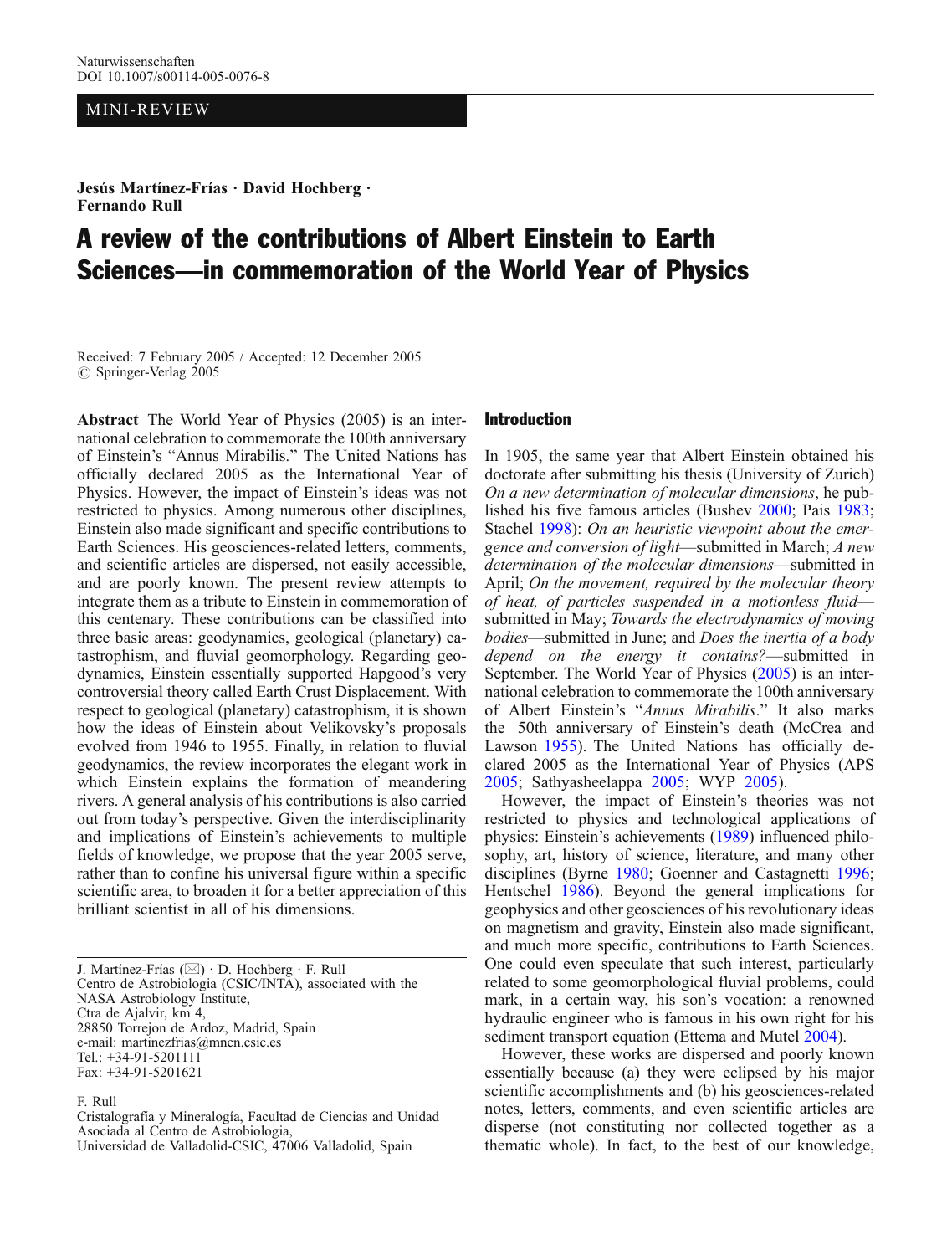and after conducting an exhaustive search in the Institute for Scientific Information (ISI) Web of Science, the present work is the first scientific review article which brings together all this geological information. These contributions can be classified into three basic areas: geodynamics, geological (planetary) catastrophism, and fluvial geomorphology.

# **Geodynamics**

Geodynamics is the study of the processes and mechanisms that shape, and have shaped, our planet in the past, from the longest to the shortest length- and time-scales: from plate motions to microscopic crystal deformation and magma migration, and from millions of years to minutes.

Einstein's scientific considerations on this topic are principally connected to crustal geodynamics and are expounded in a series of correspondences in the mid-1950s with Charles Hapgood (courtesy of the Einstein Archives Online, [http://www.alberteinstein.info/\)](http://www.alberteinstein.info/). Hapgood [\(1958\)](#page-5-0) developed a controversial theory called Earth Crust Displacement (ECD), according to which the earth's lithosphere can sometimes move as a whole over the asthenosphere.

The proposed mechanism for these crustal displacements is related to the build-up of thick ice-sheets in polar and near-polar regions. This idea is a global geological theory which, in conjunction with many other anomalies of earth. science, attempts in a sophisticated (but also controversial) (Martínez-Frías and Barrera [2000\)](#page-5-0) way to elucidate how and why large parts of Antarctica could have remained icefree until recently. Hapgood claimed that towards the end of the last ice age, the widespread mass of glacial ice covering the northern continents provoked the lithosphere to "slip" over the asthenosphere, moving Antarctica, for several centuries, from a location in the middle latitudes to its current position and, in unison, rotating the other continents. Antarctica's movement to the polar region precipitated the growth of its ice cap. Similarly, by shifting the northern ice sheets out of the arctic zone, the end of the ice age was made possible. Support for this theory was given by Einstein.

I frequently receive communications from people who wish to consult me concerning their unpublished ideas. It goes without saying that these ideas are very seldom possessed of scientific validity. The very first communication, however, that I received from Mr. Hapgood electrified me. His idea is original, of great simplicity, and—if it continues to prove itself—of great importance to everything that is related to the history of the earth's surface. (Einstein, 18th of May 1954, courtesy of the Einstein Archives Online).

The following Einstein quotation illustrates very well how Einstein was knowledgeable and aware of the geodynamical intricacies:

In a polar region there is a continual deposition of ice, which is not symmetrically distributed about the pole. The earth's rotation acts on these unsymmetrically deposited masses, and produces centrifugal momentum that is transmitted to the rigid crust of the earth. The constantly increasing centrifugal momentum produced in this way will, when it has reached a certain point, produce a movement of the earth's crust over the rest of the earth's body, and will displace the polar regions toward the equator. (p. 1 in (Hapgood [1958\)](#page-5-0)).

It is important to note that, although Einstein wrote this, he had doubts that the weight of the ice caps would have been sufficient to move the crust. Thus, in endorsing Hapgood's work, Einstein however did so with some lingering concerns.

Without a doubt the earth's crust is strong enough not to give way proportionately as the ice is deposited. The only doubtful assumption is that the earth's crust can be moved easily enough over the inner layers.

Nevertheless, Albert Einstein wrote about Charles Hapgood's theory of Earth Crust Displacement in a letter to William Farrington (Flem-Ath [2002\)](#page-5-0) of the Department of Geology and Mineralogy at the University of Massachusetts: "I think that the idea of Mr. Hapgood has to be taken quite seriously."

Hapgood and Einstein continued to correspond and finally met in January of 1955. Einstein's last letter to Hapgood was dated the 9th of March 1955, just weeks before he died on the 18th of April 1955.

What is the situation concerning these ideas from today's perspective? It appears to be clear that the geologic revolution that took place in the 1960s—explicitly, the development of plate tectonics—overshadowed Hapgood's theory. The data demonstrating that the poles were in different positions (very slight shifts) during the Pleistocene are convincing (Eden [2005](#page-5-0)) and explained why Hapgood's theory was seriously considered by scientists such as Einstein and K. F. Mather (a prestigious geomorphologist and paleontologist). However, plate tectonics had unified many of the features and characteristics of seafloor spreading and continental drift into a coherent model and had "renovated" geologists' understanding of ocean basins, continents, mountains, and earth history. In fact, Hapgood himself first realized the huge amount of evidence regarding the high speed at which the shift of the poles appeared to have occurred, speed that a sole mechanism of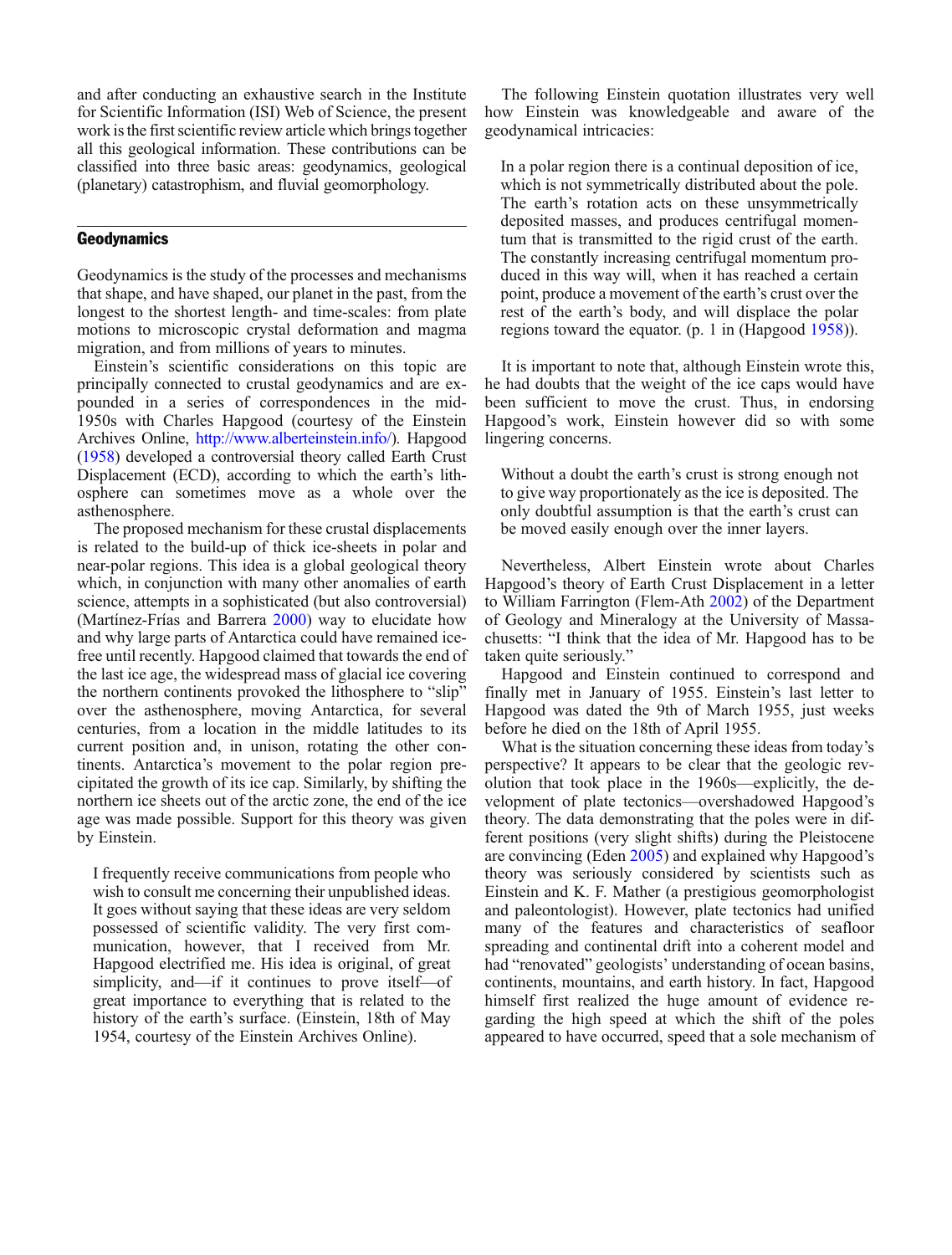continental drift was unable to explain. Thus, Hapgood saw himself obliged to adhere to a much slower shift of the poles, accepting plate tectonics to uphold the support of the scientific (mainly geological) community. For instance, a significant geological problem comes from the classical concept of "isostasy": "the balance or equilibrium between adjacent blocks of crust resting on a plastic mantle" (Plummer and McGeary [1996](#page-5-0)). Isostatic rebound affects the rise or fall of sea levels (e.g., (Krause [1996](#page-5-0))), and Earth Crust Displacement provides no satisfactory explanation to this problem. In fact, this same author considers that Einstein's claim in Hapgood [\(1958](#page-5-0)) that, at a certain critical point, a slip of the earth's crust is bound to occur due to an irregularly distributed ice mass "fails" to take isostasy into consideration. Following Krause [\(1996](#page-5-0)), (a) between isostasy and the tendency of ice to flow plastically, the critical point mentioned by Einstein is never reached, and (b) the earth's crust is not rigid, as Einstein stated. Instead, as ice builds up on a landmass, that landmass is depressed an appropriate amount to carry the load. Furthermore, assuming ECD could take place, it seems reasonable that close to the poles of rotation, there should have been some form of augmented geologic activity, such as faulting or volcanism, due to increased friction between the lithosphere and asthenosphere (Krause [1996\)](#page-5-0).

Recently, Brass [\(2002](#page-5-0)), alluding to recent results obtained by the CLIMAP Project ([1981\)](#page-5-0), claimed that "Earth's lithosphere is attached to the mantle in such a way as to make Earth Crustal Displacement impracticable" (p. 45 in (Brass [2002\)](#page-5-0)). Others have gone further, labeling the ECD hypothesis as pseudoscience (Earle [2003\)](#page-5-0) and emphasizing that it is mainly based on circumstantial evidence and that it reflects a clear misunderstanding of the numerous well-documented observations of the earth's crust and mantle with which it is inconsistent.

In conclusion, a general consensus appears to imply that ECD itself is, from a geodynamic point of view, not well thought-out, is unable to address central geologic questions, and is contrary to current geological knowledge.

# Geological (planetary) catastrophism

Catastrophism is the theory that the Earth has been affected by rapid, short-lived, violent events that were sometimes worldwide in range. The theory was systematized and defended by Georges Cuvier (1769–1832), whose position as one of the greatest geologists of his epoch, overrode all opposition. It was strongly contested by George Poulett Scrope (1797–1876) and, in particular, by Sir Charles Lyell (1797–1875), under whose scientific authority the contrary doctrine (uniformitarianism) gradually became more popular (and scientifically much more accepted). Recent theories of meteorite, asteroid, or comet impacts triggering mass extinctions can be interpreted as a certain revival of catastrophism (Davies [1993;](#page-5-0) Rupke [1992](#page-5-0)).

In 1940, Immanuel Velikovsky (1895–1979) studied a number of natural disasters described in the Bible (e.g., the parting of the Red Sea). By comparison with similar

events described in Egyptian texts, Velikovsky ([1950\)](#page-5-0) postulated that the events related to the same catastrophes. He concluded that many of these events were linked to a single global cataclysm, and that Venus was involved. Velikovsky's ([1950](#page-5-0)) book Worlds in Collision claims, among many other things, that the planet Venus did not exist until recently.

He proposed that a huge internal convulsion of the planet may have caused Jupiter to outwardly disgorge (or disrupt the orbit of) a comet, which fell towards the sun in a highly elliptical orbit. It passed close to Mars, dragging it out of its orbit and pulling away its atmosphere, then went by the Earth, causing severe catastrophes, then returned again, after going around the sun in a 52-year cycle, provoking more havoc. It finally settled in a relatively stable, circular orbit to become the planet we know as Venus. Of course, Velikovsky was hostilely opposed by the vast majority of the scientific community, mainly because he did not provide scientific evidence for his claims. On the contrary, his ideas were mostly based on assuming that cosmological facts must conform to mythology. Velikovsky's theories were considered to be pseudoscience at best and sheer nonsense at worst. In fact, Velikovsky was, for nearly 10 years, persona non grata in college and university campuses (Mackie [2005\)](#page-5-0).

Curiously, Albert Einstein, after engaging in long discussions with Velikovsky (Kogan and Sharon [1999\)](#page-5-0), at least respected his effort and some of his views, even if he did not fully accept his proposals. He showed:

(a) His marked skepticism, stressing the weakness of Velikovsky's arguments.

…I have read the whole book about the planet Venus. There is much of interest in the book which proves that in fact catastrophes have taken place which must be attributed to extraterrestrial causes. However it is evident to every sensible physicist that these catastrophes can have nothing to do with the planet Venus and that also the direction of the inclination of the terrestrial axis towards the ecliptic could not have undergone a considerable change without the total destruction of the entire earth's crust. Your arguments in this regard are so weak as opposed to the mechanical–astronomical ones, that no expert will be able to take them seriously. It were best in my opinion if you would in this way revise your books, which contain truly valuable material. If you cannot decide on this, then what is valuable in your deliberations will become ineffective, and it may be difficult finding a sensible publisher who would take the risk of such a heavy fiasco upon himself…(8 July 1946, (Kogan and Sharon [1999\)](#page-5-0)).

(b) His unambiguous disagreement concerning the confusion of facts and assumptions.

…The reason for the energetic rejection of the opinions presented by you lies not in the assumption that in the motion of the heavenly bodies only gravitation and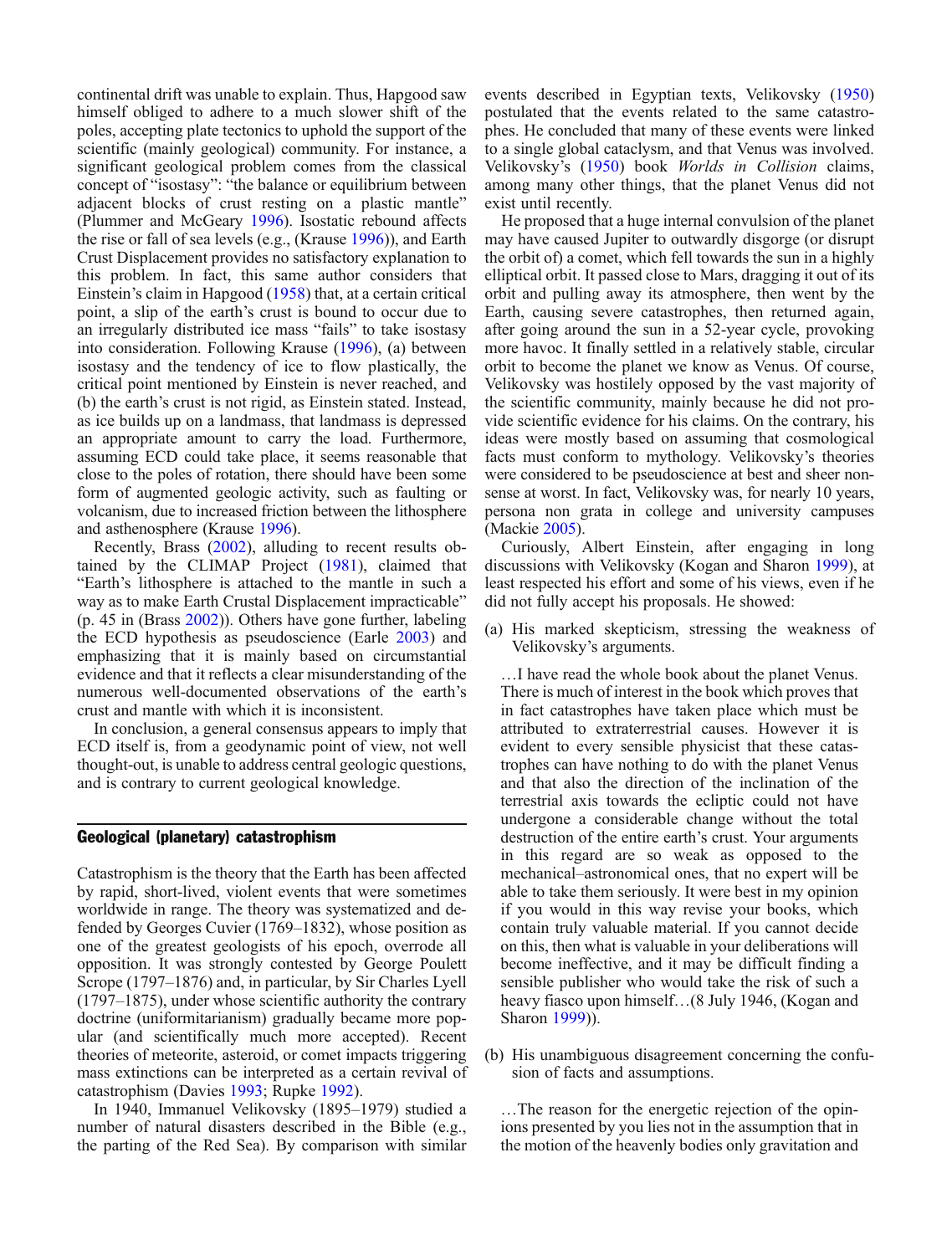inertia are the determining factors. The reason for the rejection lies rather in the fact that on the basis of this assumption it was possible to calculate the temporal changes of star locations in the planetary system with an unimaginably great precision. Against such precise knowledge, speculations of the kind as were advanced by you do not come into consideration by an expert... (27 August 1952, (Kogan and Sharon [1999\)](#page-5-0)).

(c) Certain anger against the behavior of some scientists who criticized Velikovsky's ideas using preconception and nonscientific arguments. Einstein also began to accept catastrophism to explain some concrete events.

…He can easily come to the opinion that you yourself don't believe it, and that you want only to mislead the public. I myself had originally thought that it could be so. This can explain Shapley's [Harlow] behavior, but in no case excuse it. This is the intolerance and arrogance together with brutality which one often finds in successful people, but especially in successful Americans. The offence against truthfulness, to which you rightly called my attention, is generally human, and in my eyes, less important. One must however give him credit that in the political arena he conducted himself courageously and independently, and just about carried his hide to the marketplace. Therefore it is more or less justified if we spread the mantle of Jewish neighborly love over him, difficult as it may be. To the point, I can say in short: catastrophes yes, Venus no…(22 May 1954, (Kogan and Sharon [1999\)](#page-5-0)).

(d) Final remarks which even emphasized the talent of Velikovsky.

…you have presented me once more with the fruits of an almost eruptive productivity. I look forward with pleasure to reading the historical book that does not bring into danger the toes of my guild. How it stands with the toes of the other faculty, I do not know as yet. I think of the touching prayer: "Holy St. Florian, spare my house, put fire to others!"…I have already carefully read the first volume of the memoirs to "Worlds in Collision," and have supplied it with a few marginal notes in pencil that can be easily erased. I admire your dramatic talent and also the art and straightforwardness of Thackerey who has compelled the roaring astronomical lion to pull in a little his royal tail without showing enough respect for the truth…(17 March 1955, (Kogan and Sharon [1999\)](#page-5-0)).

All these confirm that during nearly 9 years of correspondence, there is a clear evolution of Einstein's thoughts about Velikovsky. This, far from being unusual, denotes rather Einstein's greatness. As Millikan (p. 345 in (Millikan [1949](#page-5-0))) said about Einstein, "I came to admire him most for his extraordinary open-mindedness, his modesty, his honesty, and his complete readiness to admit that he had been wrong and to change his position entirely in the light of new conditions."

Today, more than a half century after Velikovsky's Worlds in Collisions, a detailed review of the publications regarding catastrophism in the ISI Web of Science shows that there are more than 50 contributions on this topic over the last 30 years and 46 specific records about Velikovsky. There is today a new interest in catastrophism (neocatastrophism), but for most geoscientists, it represents only a reappraisal of the significance of some geological processes in terms of frequency and magnitude (even unique events or singularities). In other aspects, neocatastrophism is being used in a distorted way by creationists, and curiously, many neocatastrophists use myth to inform our understanding of the ancient sky, but reject Velikovsky's colliding planets hypothesis. Many Velikovskians now see Worlds in Collision as seriously flawed, if not completely wrong (Ellenberger [1986\)](#page-5-0), and today, awareness of Velikovskian studies is mainly to be found in four groups: (1) the socalled Saturnists (James [1999\)](#page-5-0), (2) The Velikovskian [\(http://](http://www.velikovskian.com/index.htm) [www.velikovskian.com/index.htm\)](http://www.velikovskian.com/index.htm), (3) the Society for Interdisciplinary Studies in Great Britain ([http://www.](http://www.knowledge.co.uk/sis/) [knowledge.co.uk/sis/](http://www.knowledge.co.uk/sis/)), and (4) The Velikovsky Archive ([http://www.varchive.org\)](http://www.varchive.org). Burns [\(2003\)](#page-5-0) has probably made the best and most realistic compilation of the present criticisms of Velikovsky's ideas and catastrophism in general, including views by, among others, prestigious scientists such as David Morrison and Clark Chapman ([1990\)](#page-5-0), among others. In any event, Einstein's "support" for Velikovsky was more a human reaction against the maneuvers of some scientists to discredit him rather than an unambiguous scientific acceptance of his ideas. What Einstein really supported was Velikovsky's right as a scientist to question the established model and to replace it if another model is demonstrated to be more correct.

#### Fluvial geomorphology

Geomorphology is the study of the Earth's landscapes and landforms, the processes by which the landforms originated, their age, and the nature of the materials underlying them. Fluvial geomorphology is the study of landforms and processes associated with rivers. Einstein was the first to articulate how helical flow helps determine meander length and promote down-current migration of the meandering rivers (Bowker [1988;](#page-5-0) Einstein [1926](#page-5-0)).

According to Baer's law, rivers in the Northern Hemisphere will erode mostly on the right bank due to the rotation of the planet, leading to steeper right banks. Therefore, over time, the riverbed will move to the right. Likewise, secondary (helical) flows due to an imbalance of the centrifugal forces near the boundaries are a very general topic in fluid mechanics, known as Ekman layers (Ekman [1905](#page-5-0)). Knowing both postulates, Einstein [\(1926](#page-5-0)) elegantly explained in this journal how helical flow develops in a meandering river and that because the higher-velocity segments of the stream will be driven to the outside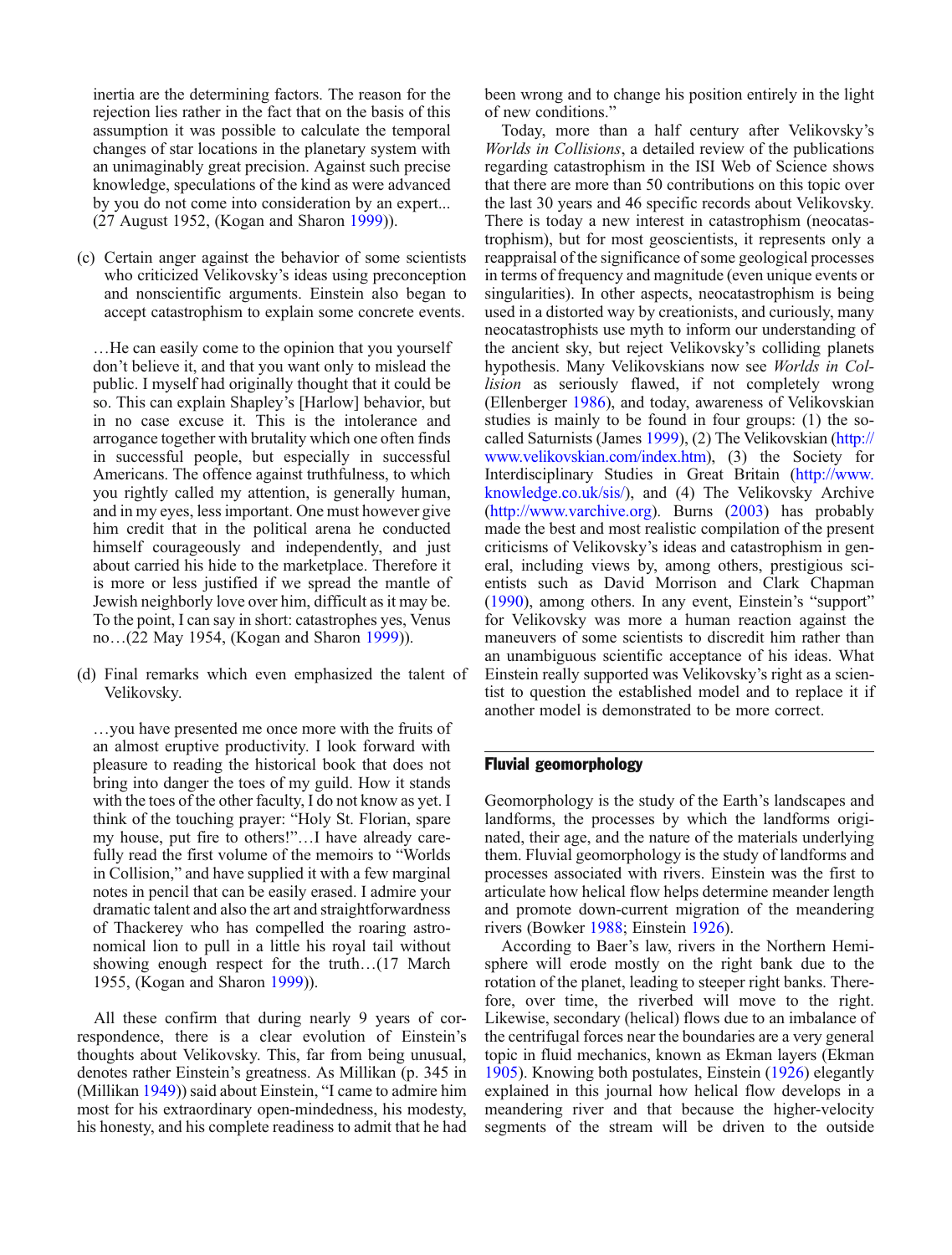(concave) part of the river curve, erosion will be greater just there. He also noted that due to the inertia of the helical flow, the circulation and related erosion will attain a maximum beyond the inflection of the bend. Therefore, the waveform of the river will migrate in a down-current direction. Finally, Einstein ([1926\)](#page-5-0) established that the larger the cross-sectional area of a river, the slower the helical flow will be absorbed by friction. Thus, larger rivers comprise meandering structures with longer wavelengths. As the scientist explains:

…I begin with a little experiment which anybody can easily repeat. Imagine a flat-bottomed cup full of tea. At the bottom there are some tea leaves, which stay there because they are rather heavier than the liquid they have replaced. If the liquid is made to rotate by a spoon, the leaves will soon collect in the center of the bottom of the cup. The explanation of this phenomenon is as follows: the rotation of the liquid causes a centrifugal force to act on it. This in itself would give rise to no change in the flow of the liquid if the latter rotated like a solid body. But in the neighborhood of the walls of the cup the liquid is restrained by friction, so that the angular velocity with which it rotates is less there than in other places nearer the center. In particular, the angular velocity of rotation, and therefore the centrifugal force, will be smaller near the bottom than higher up. The result of this will be a circular movement [helical flow] of the liquid of the type illustrated in [the figure] which goes on increasing until, under the influence of ground friction, it becomes stationary. The tea leaves are swept into the center by the circular movement and act as proof of its existence…(p. 250 in (Einstein [1926\)](#page-5-0)).

From today's perspective, Einstein's third contribution is obviously different from the two others discussed here. It is not a comment, a letter, or the text fragment of a book preface. It is a bona fide scientific article by Einstein, hence its present unambiguousness and its geological and geomorphological utility.

There are actually two statements in Einstein's paper on meanders: (1) the Coriolis force is responsible for the onset of a meander (this is related to the Baer's law), and (2) once initiated, the secondary flow is responsible for the amplification of the meander, whatever its curvature (right or left). While (2) is certainly correct, (1) is almost not discussed in Einstein's paper and is far from obvious. The influence of the Coriolis force is usually characterized by a number, the Rossby number, which compares the inertia to the Coriolis force. Except for large-scale flows (ocean, atmosphere), earth rotation is often negligible. This number for a river is typically 10–1,000 (it may be smaller near large estuaries). As a consequence, although Einstein's argument about the amplification and the migration of a meander is essentially correct, its relation with the Coriolis force is, in most cases, negligible.

However, although Einstein provided a physical explanation of flow around bends in sinuous channels that survives to this day, it has been largely overlooked. A perusal of texts and review papers on fluvial channels and their behavior failed to locate a single reference to Einstein's paper. John Allen fails to recognize Einstein's contribution. In his classic 1965 review paper on alluvial systems, Allen ([1965\)](#page-5-0), despite presenting a seemingly exhaustive review of the available literature, fails to cite Einstein [\(1926](#page-5-0)). In a subsequent reflective paper (Allen [1978](#page-5-0)), he chooses to highlight the contribution of van Bendegom ([1947\)](#page-5-0) to meander studies, but again fails to cite Einstein ([1926\)](#page-5-0). Miall [\(1978](#page-5-0)) presents a historical review of fluvial sedimentology that also fails to cite Einstein's contribution. Likewise, examination of established and current texts, both sedimentological and hydraulic, again fails to produce a citation to Einstein ([1926\)](#page-5-0). The idea that bend migration is influenced, in a directional sense, by the Coriolis force has not found great support amongst subsequent fluvial geomorphologists, but it is widely used by researchers concerned with submarine, turbidity current channels to explain why the differential height of levees bounding the channels varies according to the hemisphere. Once again, papers making this observation and interpretation fail to cite Einstein's contribution.

To our knowledge, the most significant and recent references to his explanation regarding meandering rivers are those from Liverpool and Edwards ([1995](#page-5-0)) and Moisy et al. ([2001\)](#page-5-0). The first presents a statistical model of an alluvial meandering river that is motivated by the physical nonlinear dynamics of river channel migration and by describing heterogeneity of the alluvial plain terrain by noise. The second uses Einstein's paper to illustrate the ubiquity of swirling flows at all scales in nature: spiral galaxies, atmospheric or oceanic circulation, bathtub vortices, or even stirring tea in a cup!

### Discussion/conclusions

Countless articles and volumes have been written about Einstein, and commemoration of the World Year of Physics is an excellent and appropriate initiative. Einstein is universally recognized as one of the greatest and most remarkable scientists of all times. It is a fact that Albert Einstein's contributions to science have opened up a new way of thinking about the universe, and the ramifications of his outstanding theories come into direct contact with many fields of knowledge (Einstein [1989](#page-5-0)); here, a review of his influence and contributions to Earth Sciences has been presented. But precisely for the interdisciplinarity of his achievements, it is recommended that 2005 serve, rather than to confine his universal figure within the boundaries of